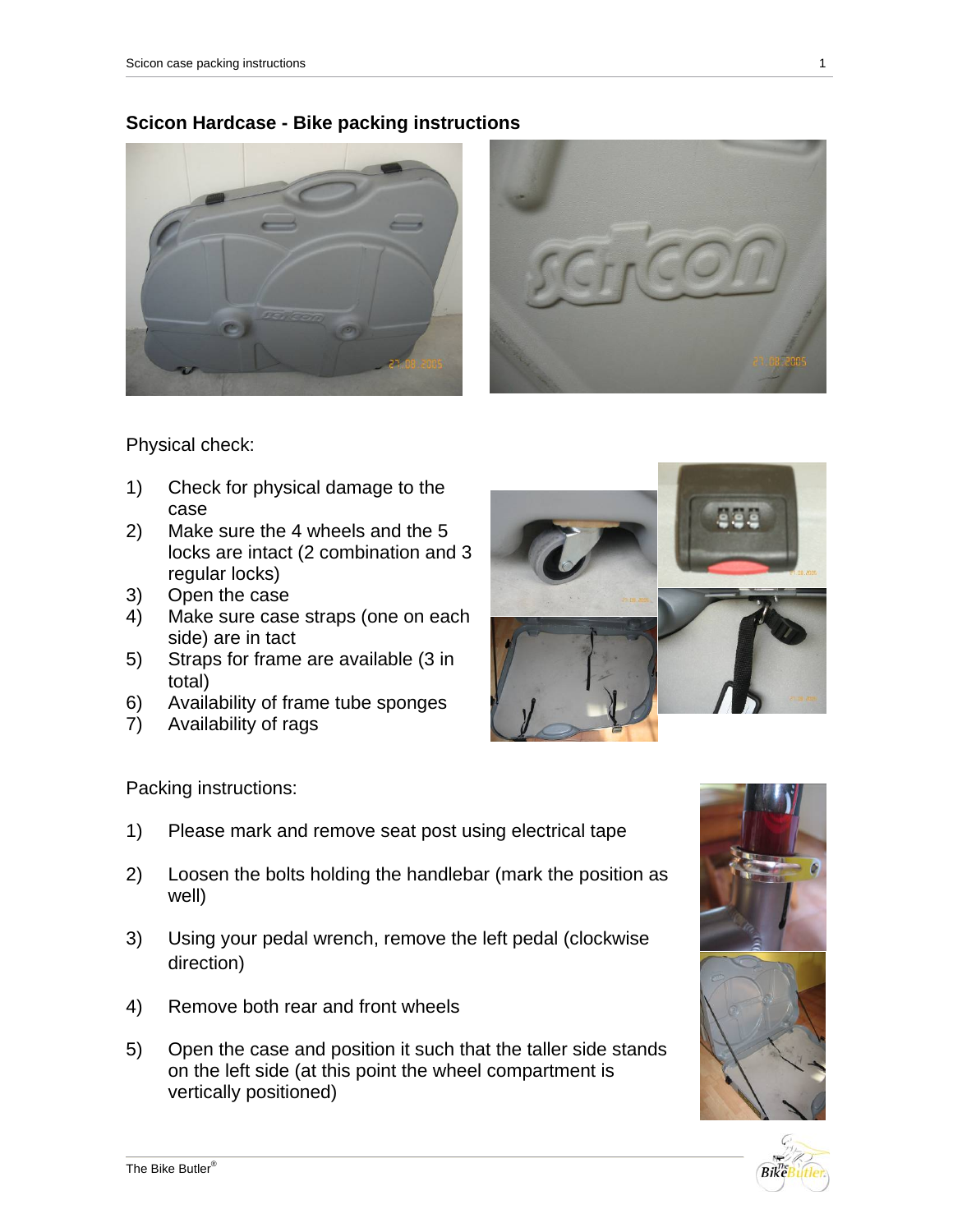- 6) Deflate both the front and rear tyres (if not, the wheels will not fit into their respective compartments)
- 7) Undo the skewer nut together with the spring from the front wheel and tighten the wheel into the left (shallower) compartment.

Note: Make sure the end of the skewer does not protrude from the skewer nut. The skewer nut does not need to be fully tightened. There might be a bent skewer at the end of the trip if this is not done.



8) Next mount the rear wheel into the right wheel compartment.





9) Carry the rest of the bike and place the bike on sponge, with the right pedal positioned in the front. The rear derailier (RD) will sit nicely in the slot as shown.





Note: Both the RD and the right pedal need not be dismantled

(i) The front of the bike must be in-line with the tall end of the case (picture on page 3)

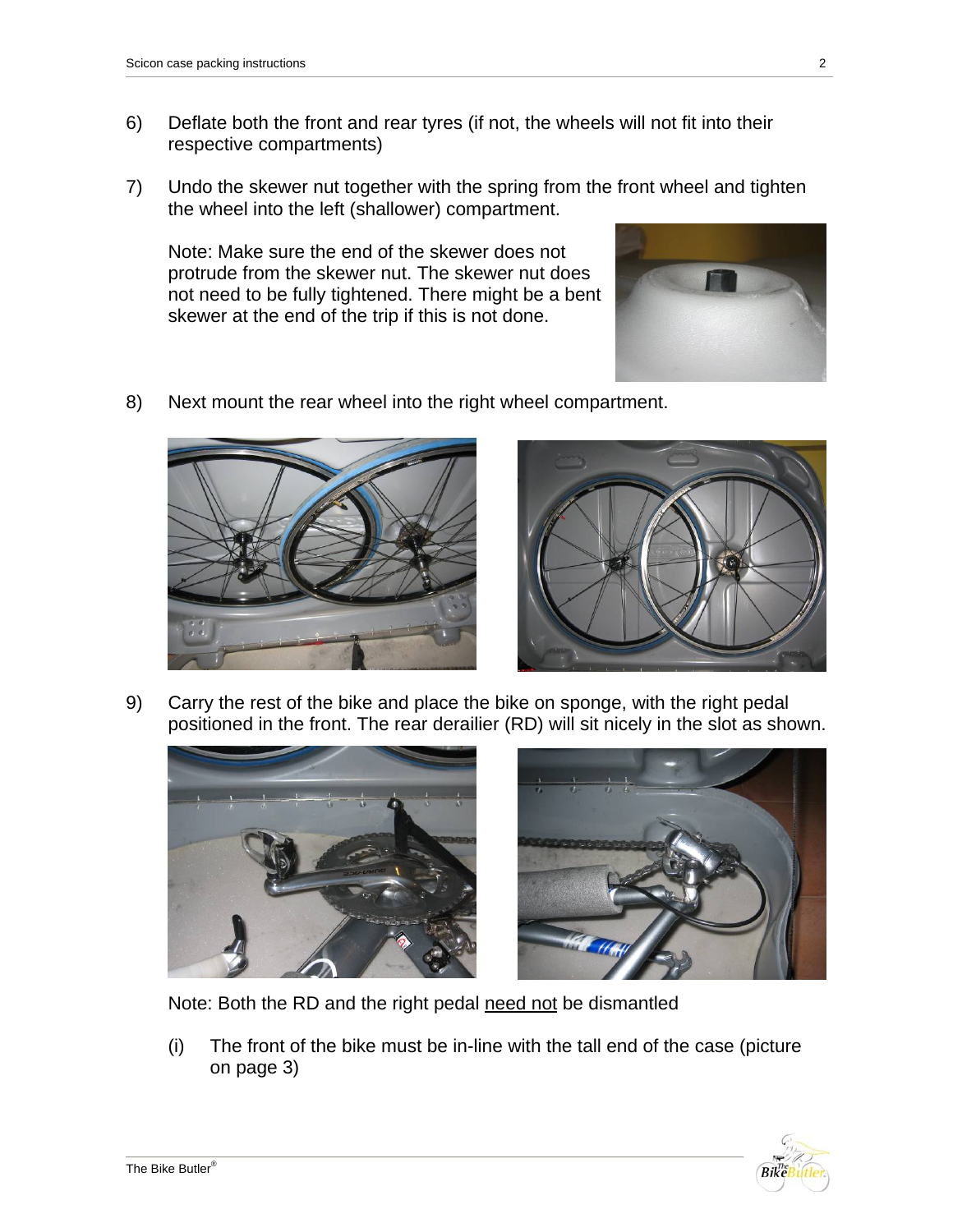

(ii) Turn the steering (i.e. the forks) to the right

- (iii) Rotate the handlebar downwards (depending on the size and type of the frame, you may be able to rotate the right side of the drop bar under the top-tube)
- Note: For bikes with aero-bars, please continue with packing instructions from page 6 of this document.



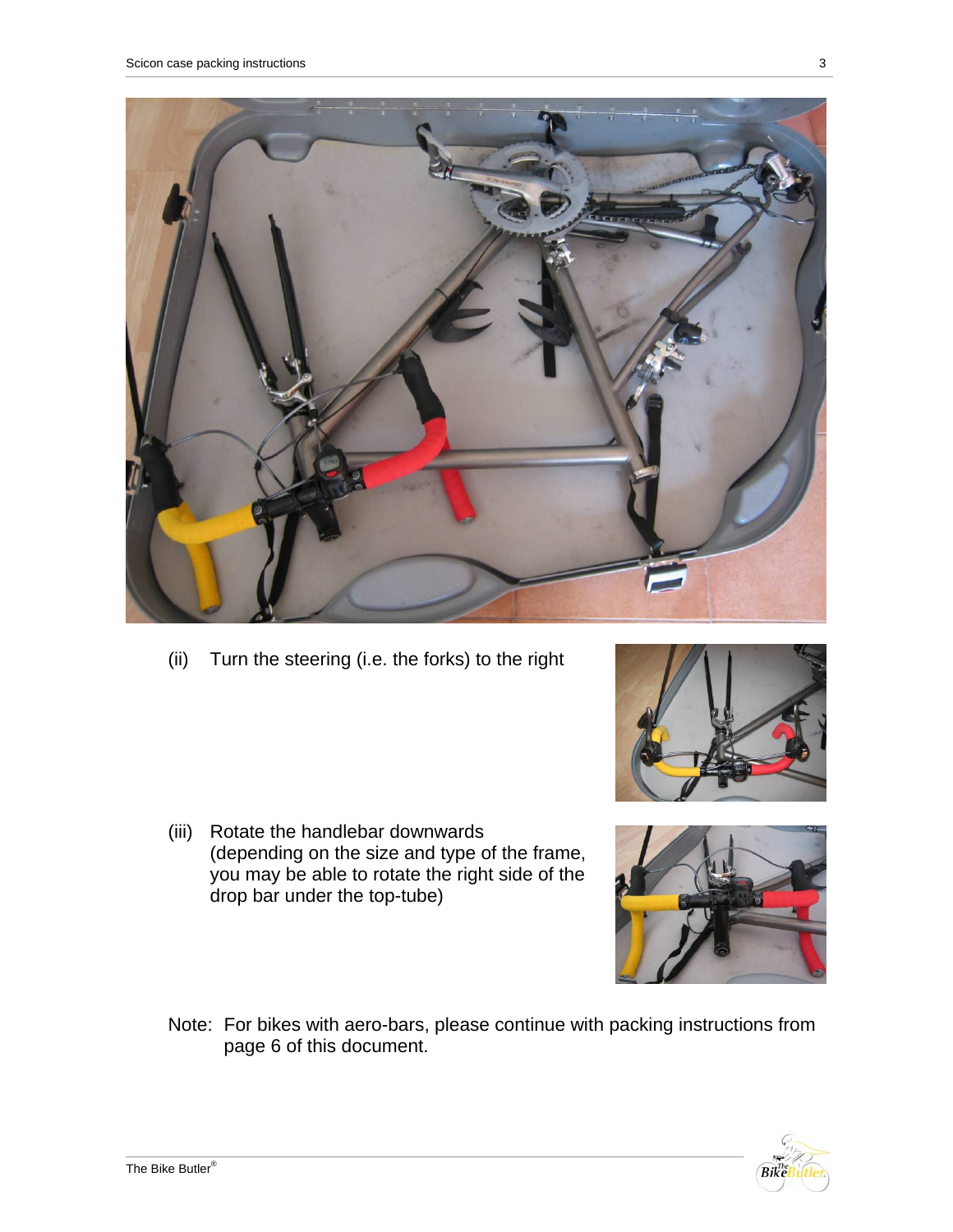10) Using the 3 frame straps, secure the frame will not slide and move within the space. It is optional if you want to place the frame sponges in-between the straps and the frame



11) With either your rag or the frame sponge, secure the chain by wrapping around it (in order to reduce the movement of the chain)

Note: At this point, please decide where the frame sponges will be mounted. The frame sponges are used to physically protect the paintwork to any possible movement of items within the case during the trip



- 12) Place all your cycling gear into a nice bag and lodge it in the rear triangle area
- 13) With all the straps tucked in, you can now close the case\*

Note: There are grooves for one side of the case to fit into the other. Make sure the edges are well seated before attempting to lock the case. The case will usually not sit properly if there is a strap obstruction or an internal blockage (for aero-bar obstruction, read on)



\*If the case will not shut completely, there is usually some form of obstruction (usually at the handlebar area)

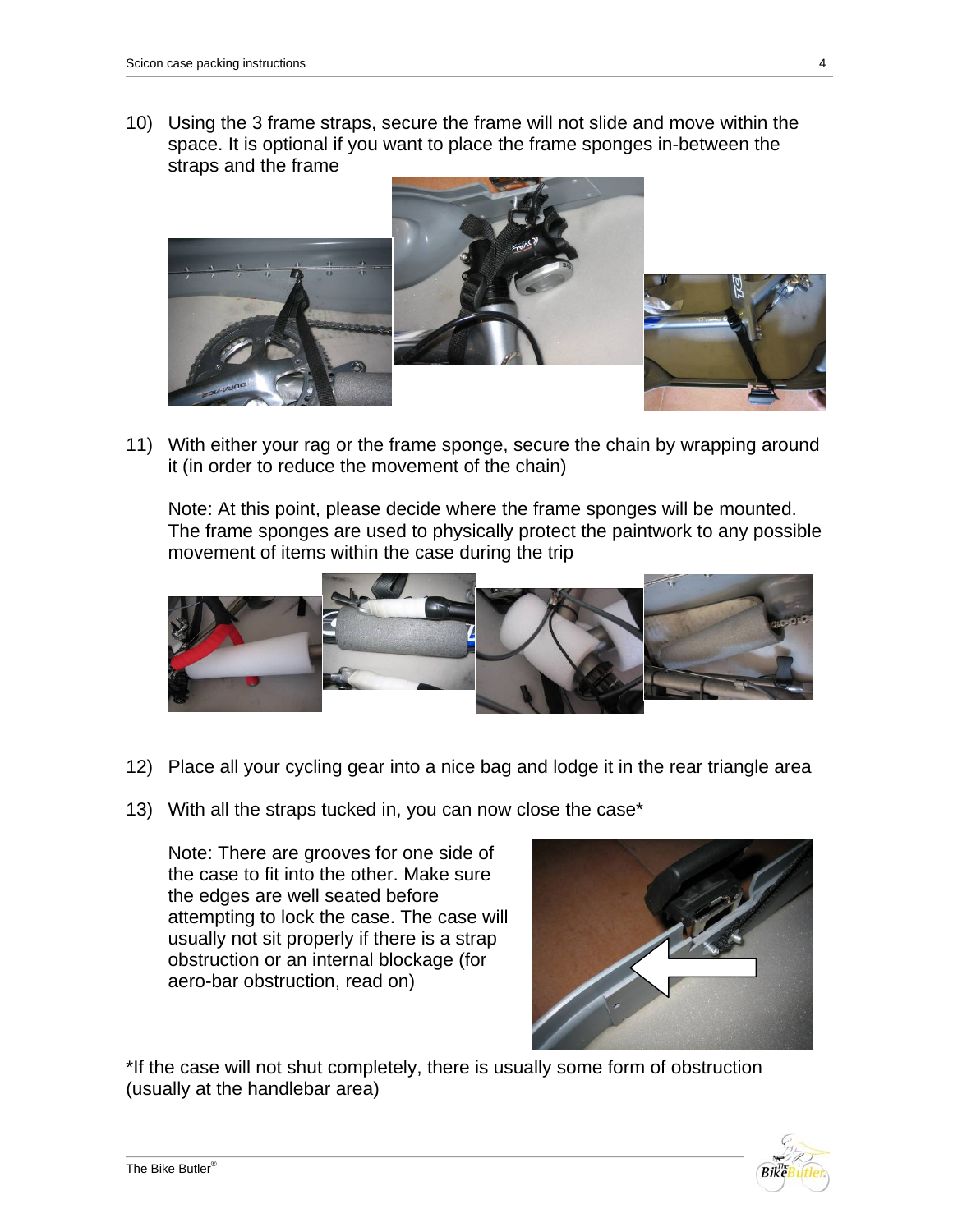## **Changing the combination of the numerical lock**



Look underneath the combination lock. Notice the clover shape depressible switch on the right hand side of the lock mechanism.



Depress the lever inwards (towards the left with reference to the picture) and flick the lever downwards. Only then can the combination be changed. Once the combination is changed, reverse the switch and the new combination can now be used.

Note: Remember the combination as there is no way to reset the combination once the lock is utilised.